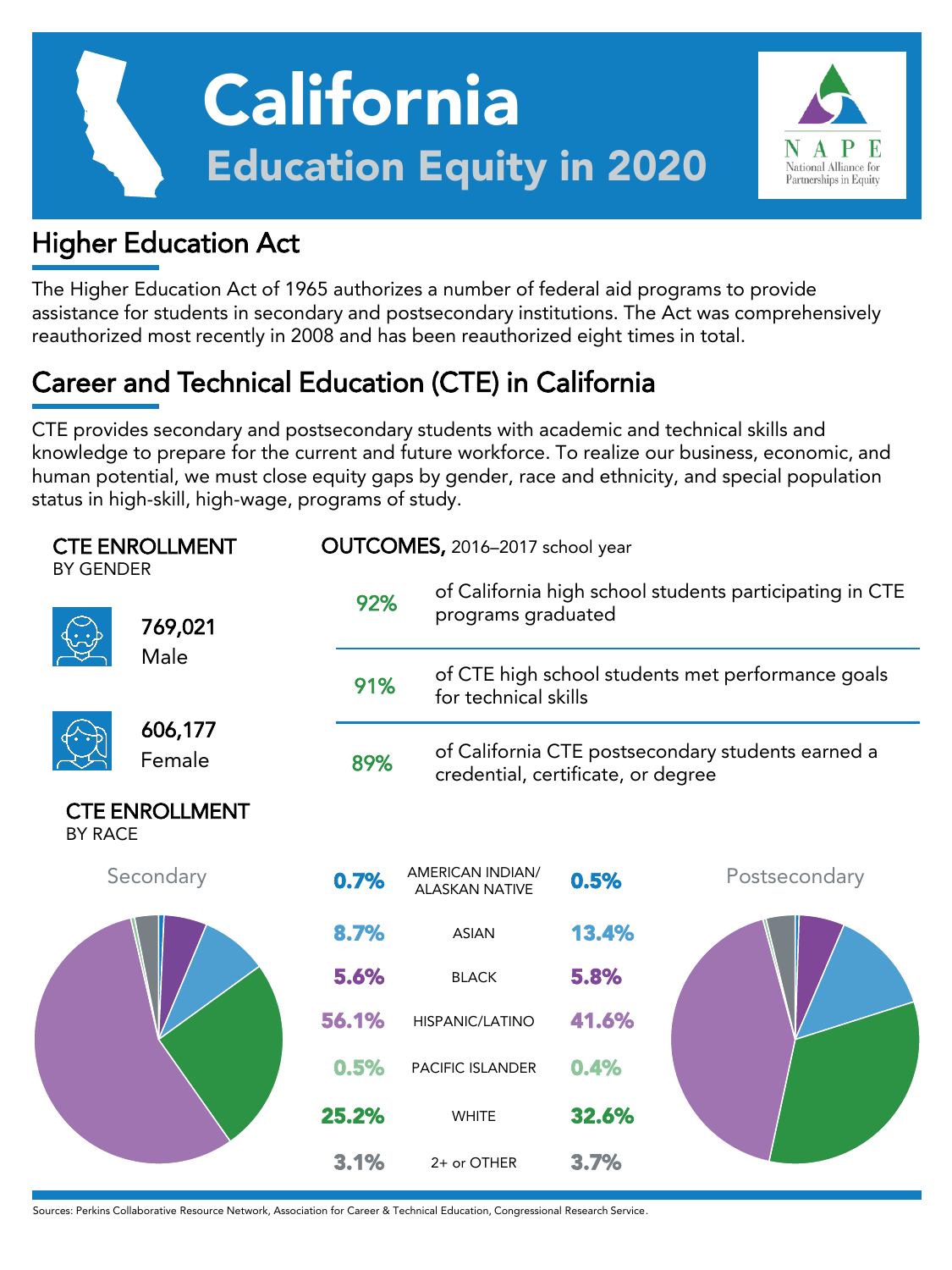## High-Skill, High-Wage, In-Demand: Middle Skill and STEM Jobs





STEM share of total state employment

\$108,980 Average annual wage of a STEM job

\$55,100 Average annual wage of a non-STEM job

## Minority Serving Institutions

Almost 700 institutions across the United States are Minority Serving Institutions (MSIs) and produced 28% of graduates in 2017. MSIs admit a larger proportion of minority and low-income students than non-MSIs. They propel their students from the bottom to the top of the income distribution at higher rates than do non-MSIs, showing that MSIs are a viable path to climb the economic ladder.

| lifornia - United States |                                                                                   |
|--------------------------|-----------------------------------------------------------------------------------|
|                          | Alaska Native and Native Hawaiian Serving Institutions (ANNH)                     |
|                          | Asian American and Native American Pacific Island Serving Institutions (AANAPISI) |
|                          | Hispanic Serving Institutions (HSI)                                               |
|                          | Historically Black Colleges and Universities (HBCU)                               |
|                          | Native American Indian Serving, Non-Tribal Institutions (NASNTI)                  |
|                          | Predominantly Black Institutions (PBI)                                            |
|                          | Tribal Colleges and Universities (TCU)                                            |

2019 MSI Breakdown, public 2-year, public 4-year, private 4-year

## Adult Learners

An individual employer, group of employers, labor organization, education institution, or an industry association can sponsor an apprenticeship program. These programs provide hands-on learning and technical instruction for apprentices, often adults seeking to upskill or re-skill into a different industry.

|  |  |  | State Apprenticeship Information, May 2018 |  |  |
|--|--|--|--------------------------------------------|--|--|
|--|--|--|--------------------------------------------|--|--|

|            | <b>Active Apprentices</b> | <b>Active Programs</b> |  |  |  |
|------------|---------------------------|------------------------|--|--|--|
| National   | 585,026                   | 238.549                |  |  |  |
| California | 89.949                    | 2,984                  |  |  |  |

Sources: Bureau of Labor Statistics, Affordable Colleges Online, American Council on Education, Rutgers, United States Department of Labor.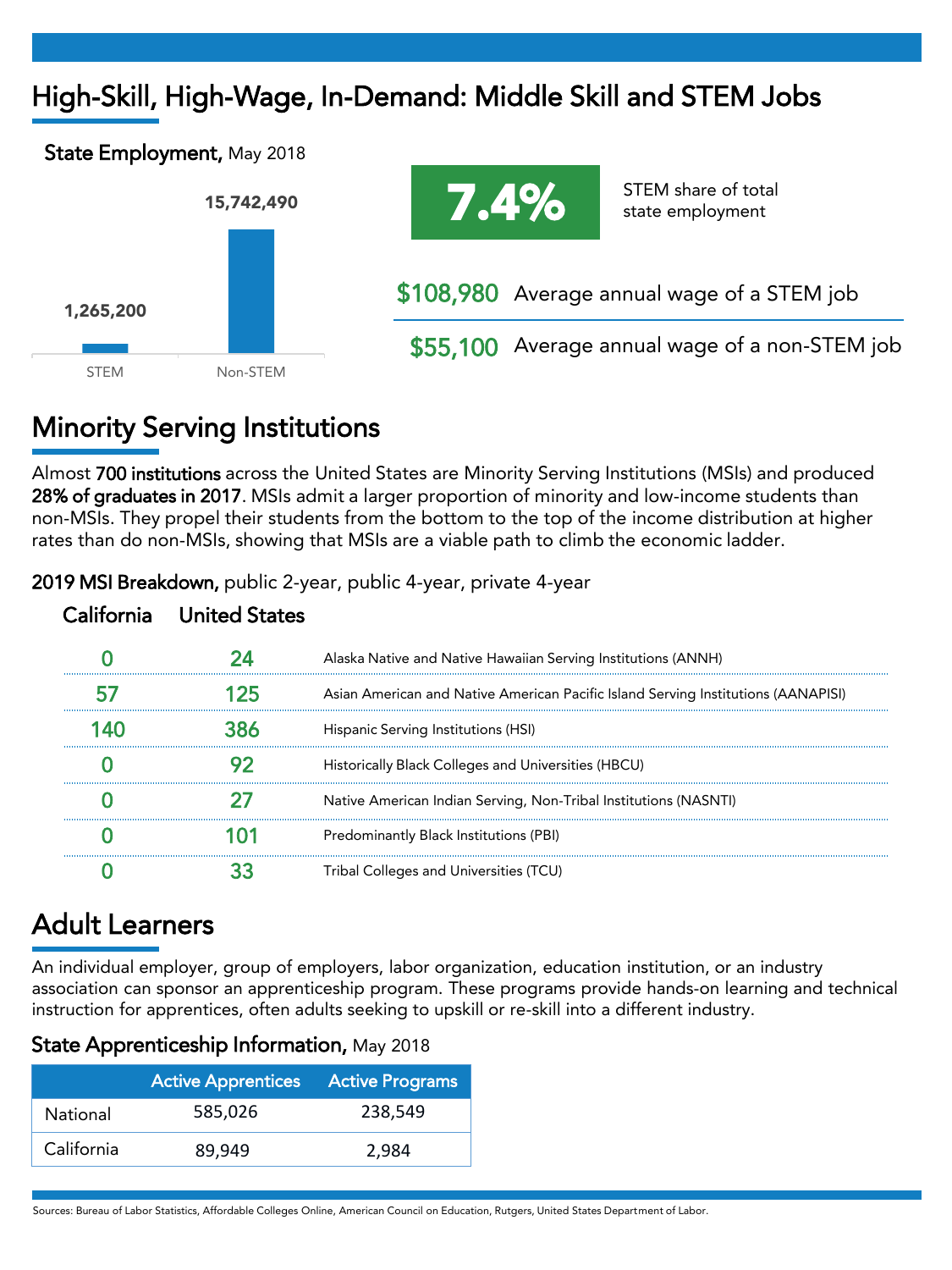## State Concentrator Enrollment

Male **Female** 

Agriculture Architecture Arts Business Education Finance Government Health Hospitality Human Services Info Tech Law Manufacturing Marketing STEM Transportation

52% 82% 57% 58% 31% 57%

39% 52% 19% 63% 55% 76% 42% 73% 86%



#### California Secondary Enrollment, 2017-2018\*\* California Post-Secondary Enrollment, 2017-2018\*\*

## Workforce Innovation & Opportunity Act (WIOA)

WIOA is landmark legislation that took effect on July 1, 2015, and is designed to strengthen and improve our nation's public workforce system and help place Americans, including youth and those with significant barriers to employment, into high-quality jobs and careers.

48% 18% 43% 42% 69% 43%

61% 48% 81% 37% 45% 24% 58% 27% 14%

### WIOA FUNDING AND PARTICIPATION

| United States                                                                                                                                         | \$1,137,680,343<br>▲ Funding   | 932,835<br>Participants* | طرننها      | 516,060<br>Men | 416,002<br>Women |                 |
|-------------------------------------------------------------------------------------------------------------------------------------------------------|--------------------------------|--------------------------|-------------|----------------|------------------|-----------------|
| California                                                                                                                                            | <b>\$98,628,190</b><br>Funding | 80,940<br>Participants*  | $\bigoplus$ | 45,572<br>Men  |                  | 35,339<br>Women |
| $\mathsf{D}\Lambda\mathsf{D}\mathsf{T}\mathsf{I}\cap\mathsf{D}\Lambda\mathsf{T}\mathsf{I}\cap\mathsf{D}\Lambda\mathsf{I}$ by $\mathsf{D}\alpha\alpha$ |                                |                          |             |                |                  |                 |

#### PARTICIPATION, by age

|            | Under 16 | $16 - 18$ | 19-24   | 25-44   | 45-54   | 55-59  | $60+$  |
|------------|----------|-----------|---------|---------|---------|--------|--------|
| National   | 12,563   | 248.187   | 196.220 | 241.666 | 126.878 | 56.193 | 51,700 |
| California | 467      | 24.587    | 13.673  | 22.858  | 11.214  | 4.642  | 3,500  |

#### PARTICIPATION, by race and ethnicity

|            | AI/AN  | Asian  | <b>Black</b> | Hispanic/<br>Latino | NH/PI | White   | <b>More</b><br>than one |
|------------|--------|--------|--------------|---------------------|-------|---------|-------------------------|
| National   | 18,541 | 22.420 | 219.303      | 161.303             | 6.284 | 681.296 | 175.620                 |
| California | 2.430  | 5.815  | 14.235       | 31.679              | 532   | 60.588  | 33,827                  |

\*Total participants may not be a sum of Men and Women due to self reporting

\*\*Secondary and Post-Secondary Enrollment data shown reflects data that met DOL and DOE reporting standards

Sources: Perkins Collaborative Resource Network, U.S. Department of Labor, U.S. Department of Education.